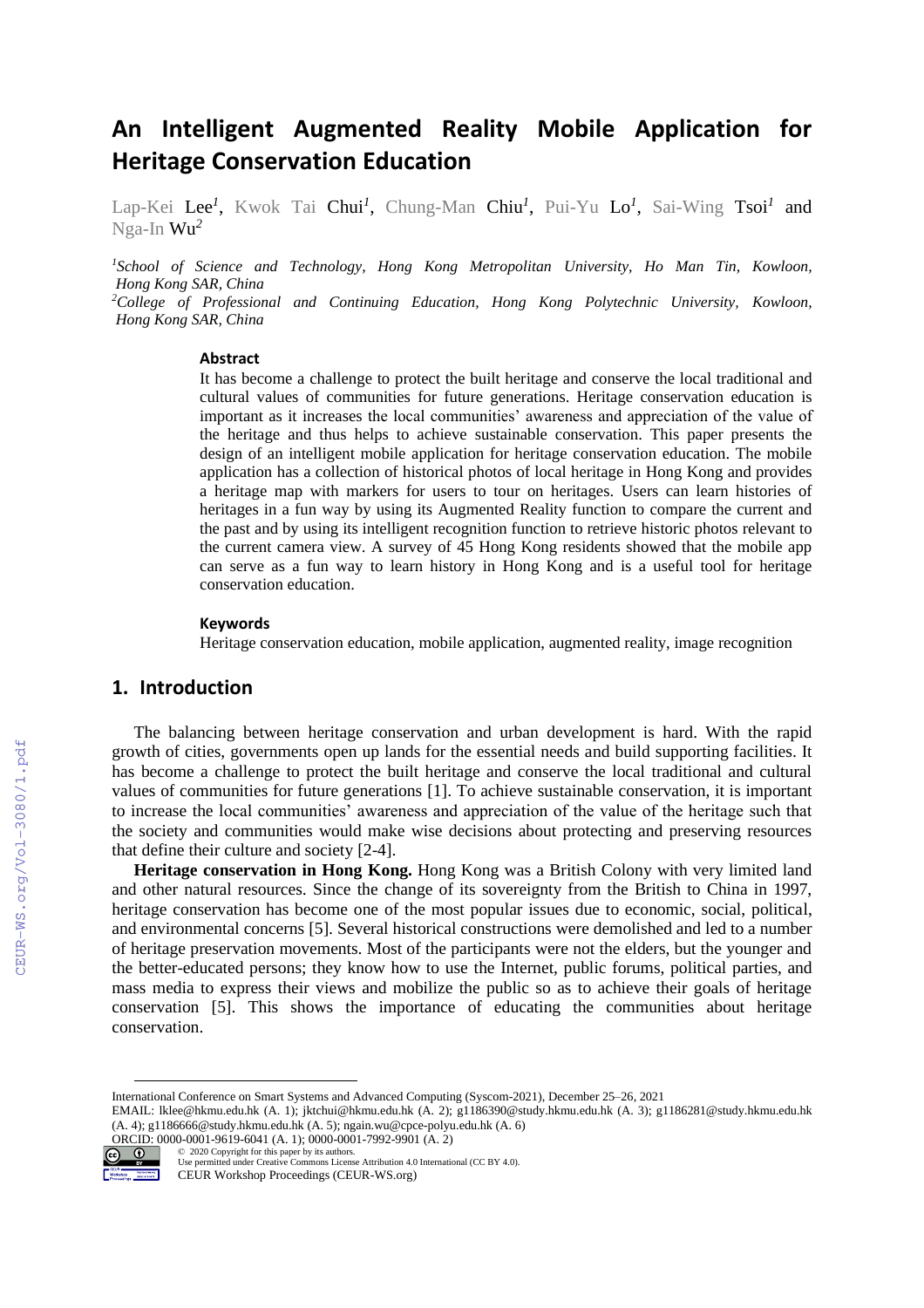**Our contribution.** This paper presents the design of an intelligent mobile application for heritage conservation education in Hong Kong. The mobile app has a collection of historical photos of local heritage in Hong Kong and provides a map with markers pointing out the locations of heritages. Due to urban renewal, historical buildings and old streets were demolished and face-lifted. The location markers are supplemented with the mobile's GPS information such that when a user visits a location, nearby heritage can be easily identified. Then, users can use Augmented Reality to augment the camera view with historical photos, which provides an interesting way for exploring a heritage. Machine learning is also used to identify shops and objects, e.g., public transports and restaurants, such that relevant historical photos can be shown to help the users understand the difference between the current and old living styles. A survey of 45 Hong Kong residents showed that the mobile app can serve as a fun way to learn history in Hong Kong and is a useful tool for heritage conservation education.

**Organization.** Section 2 reviews existing and related work on heritage conservation education and using augmented reality in education. Section 3 presents the design details of our mobile application. Section 4 gives the preliminary evaluation result. Section 5 discusses the preliminary evaluation result and concludes the paper.

### **2. Related work**

**Augmented Reality in Education.** Augmented Reality (AR) [6] is a technology that enables computer-generated virtual objects to augment the physical world, e.g., the camera view of a mobile device. One of the important applications of AR is education (see the surveys by Wu et al. [7] and Pochtoviuk et al. [8]). AR allows the simulations of various learning environments, e.g., injection and wound dressing for nurse training [9] [10], virtual block builders for learning games [11], and simulating solar system and street views for English vocabulary learning [12, 13]. AR can help engage, stimulate, and motivate students to learn [14]. AR can also promote active learning and enhance the learning experience [15].

**Heritage conservation education in Hong Kong.** The present solution of heritage conservation education in Hong Kong relies on the books and photo albums on history, museum exhibitions such as the "Hong Kong Story" permanent exhibition at the Hong Kong Museum of History [16], and guided tours on heritage such as the guide tours by Kaifong Tour [17]. The Hong Kong government has developed a mobile application "iM Guide" [18] to offer museum visitors a deeper understanding of the exhibits through text and multimedia content with indoor navigation (Figure 1).





Yet the non-interactive nature of books and photo albums make them not interesting and attractive enough for heritage conservation education; the museum exhibitions and guide tours also suffer from a lot of constraints including time and social distancing under the COVID-19 pandemic. Snappy [19]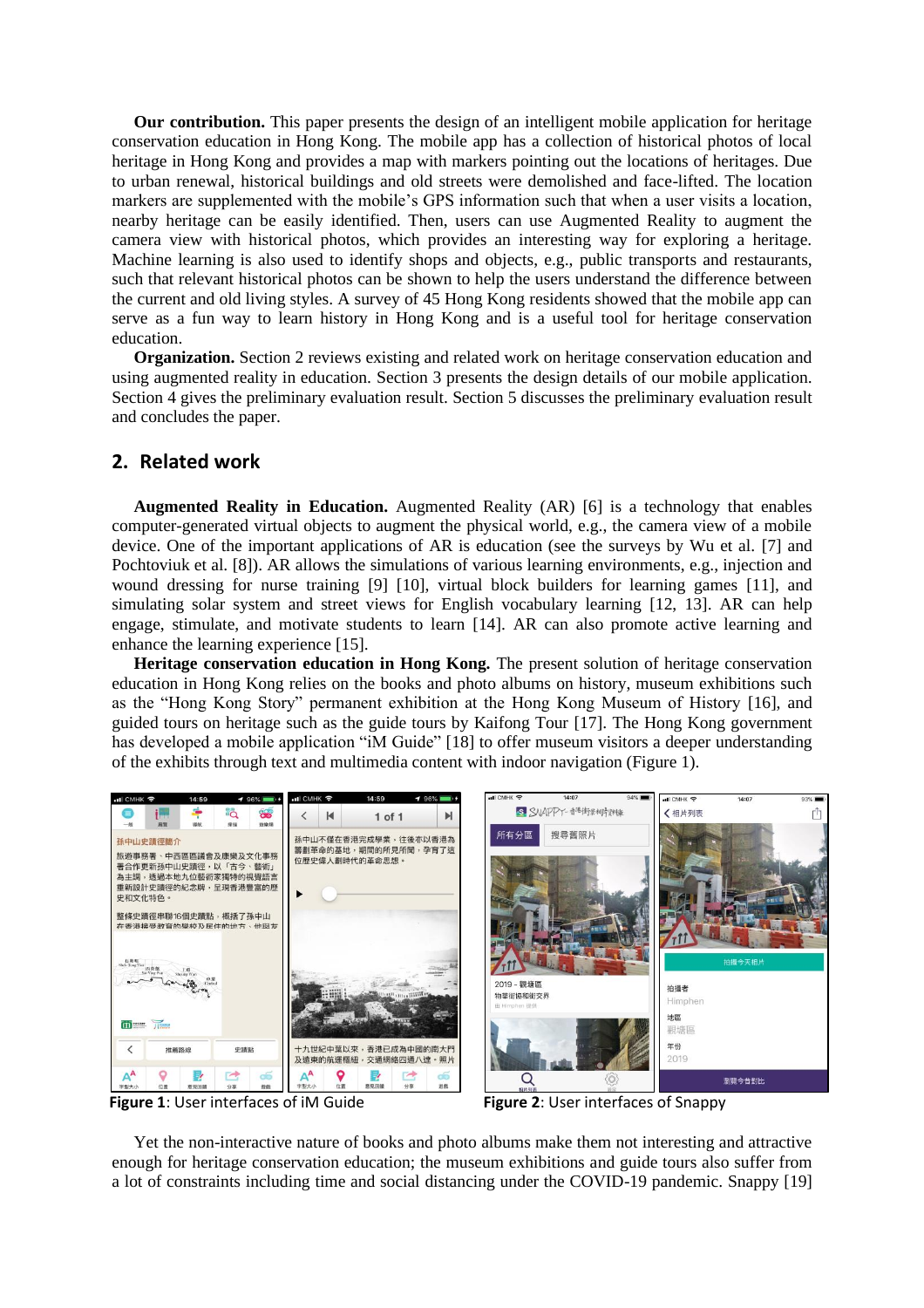is a mobile application that collects old Hong Kong street view photos through Crowdsourcing (Figure 2). Everyone can view, edit, and upload photos. Yet due to crowdsourcing, some contents in the mobile application are incorrect and inconsistent.

**AR experiential learning in heritage tours.** Experiential learning is the approach of learning from experience or learning by doing, and it has been shown as one of the best learning approaches for learners [20]. Experiential learning has been applied in various contexts, e.g., Artificial Intelligence education [21]. In heritage tourism, it is often that visitors require considerable information and knowledge to appreciate the cultural heritage fully [22] and AR has been proposed as a good solution to supplement the information and knowledge required [23]. A recent study by Han et al. [24] further showed that the AR experience can positively affect the satisfaction and the experiential value of visitors in heritage tours. Thus, we believe that AR can act as an effective and attractive tool for heritage conservation education in heritage tours.

#### **3. Intelligent AR mobile application on heritage conservation education**

This section presents the detailed design of our intelligent mobile application for heritage conservation education in Hong Kong. There is a server for the storage of heritage information, including its text description, photos, and its location coordinates. The mobile application works as a client to retrieve the information for display, and it contains four components: a heritage map, heritage information pages, AR camera, and AI recognition.



### **3.1. Heritage map**

**Figure 3**: Heritage map: default (left), current location (middle), marker information (right)

A heritage map is shown when the mobile application starts (Figure 3 left). The geographical coordinates of all the stored heritage locations are retrieved from the server database and displayed as pin markers at the locations on the Google Map. The upper right corner of the map shows a GPS button; when a user clicks on it, the map will jump to the user's current location (Figure 3 middle). When a user clicks on a pin marker (Figure 3 right), the name of the heritage is shown. A second click on it will lead the user to its heritage information page.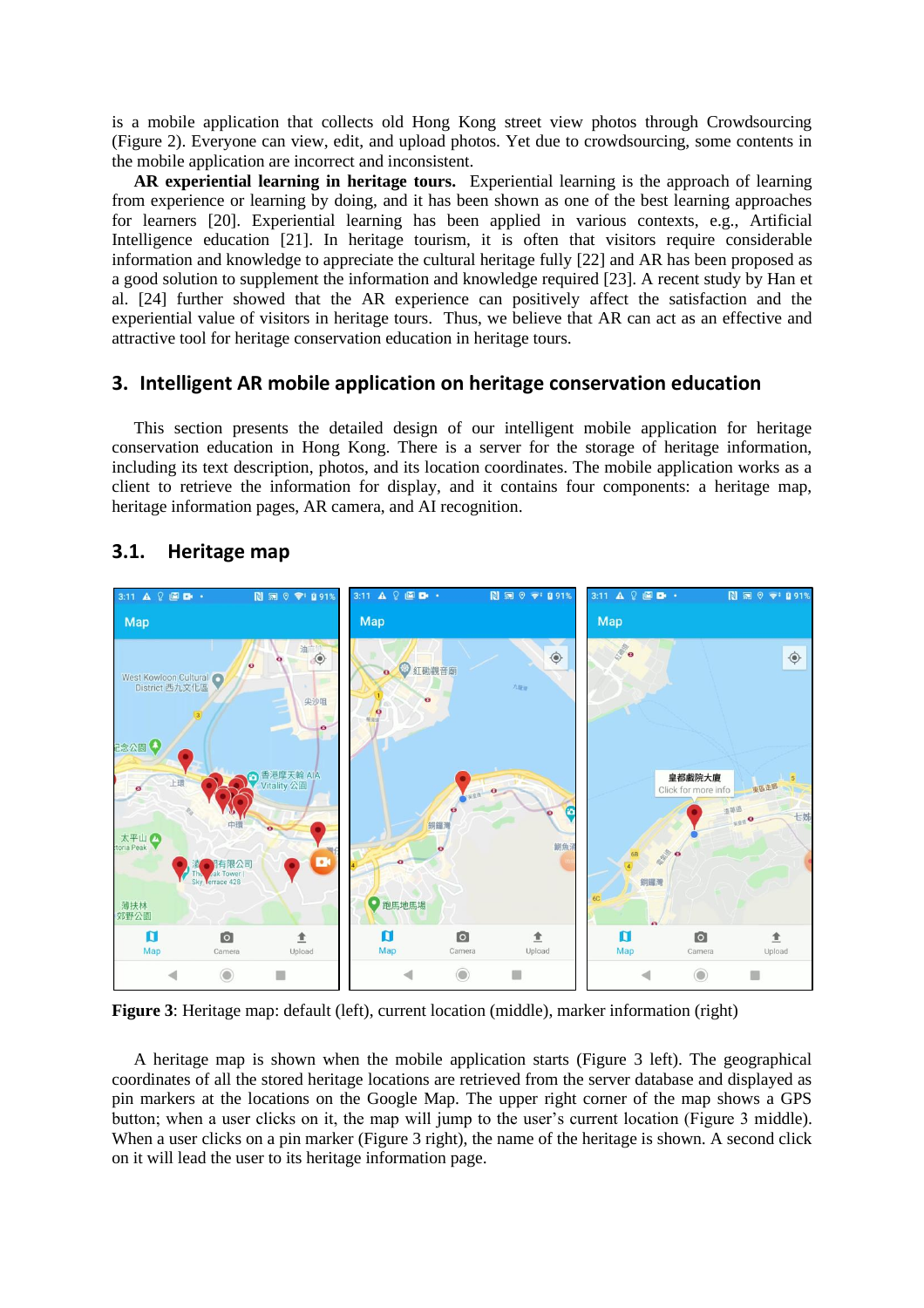## **3.2. Heritage information page**



**Figure 4**: Heritage information page: default (left), slider (middle), map (right)

The heritage information page shows text descriptions and photos of a heritage (see Figure 4 left). It has also a slider, showing the latest and old photos of a heritage; users can slide left and right to compare the current and the past (Figure 4 middle). There are two buttons in the top navigation bar: one button is for voice guidance such that the users can listen to the speech of the text description when touring the heritage, saving the troubles of reading the text description on the mobile devices; the other button is for opening a Google map to guide navigation to the heritage (Figure 4 right).

### **3.3. AR camera**



**Figure 5**: AR camera: default (left), normal (middle) & AR views (right) **Figure 6**: Manual AR view

On the heritage map, when the camera button is chosen, a selection menu for the AR camera and the other component AI recognition is shown (Figure 5 left). If AR camera is selected, the normal camera view is shown (Figure 5 middle). If the user clicks on the screen, the mobile application uses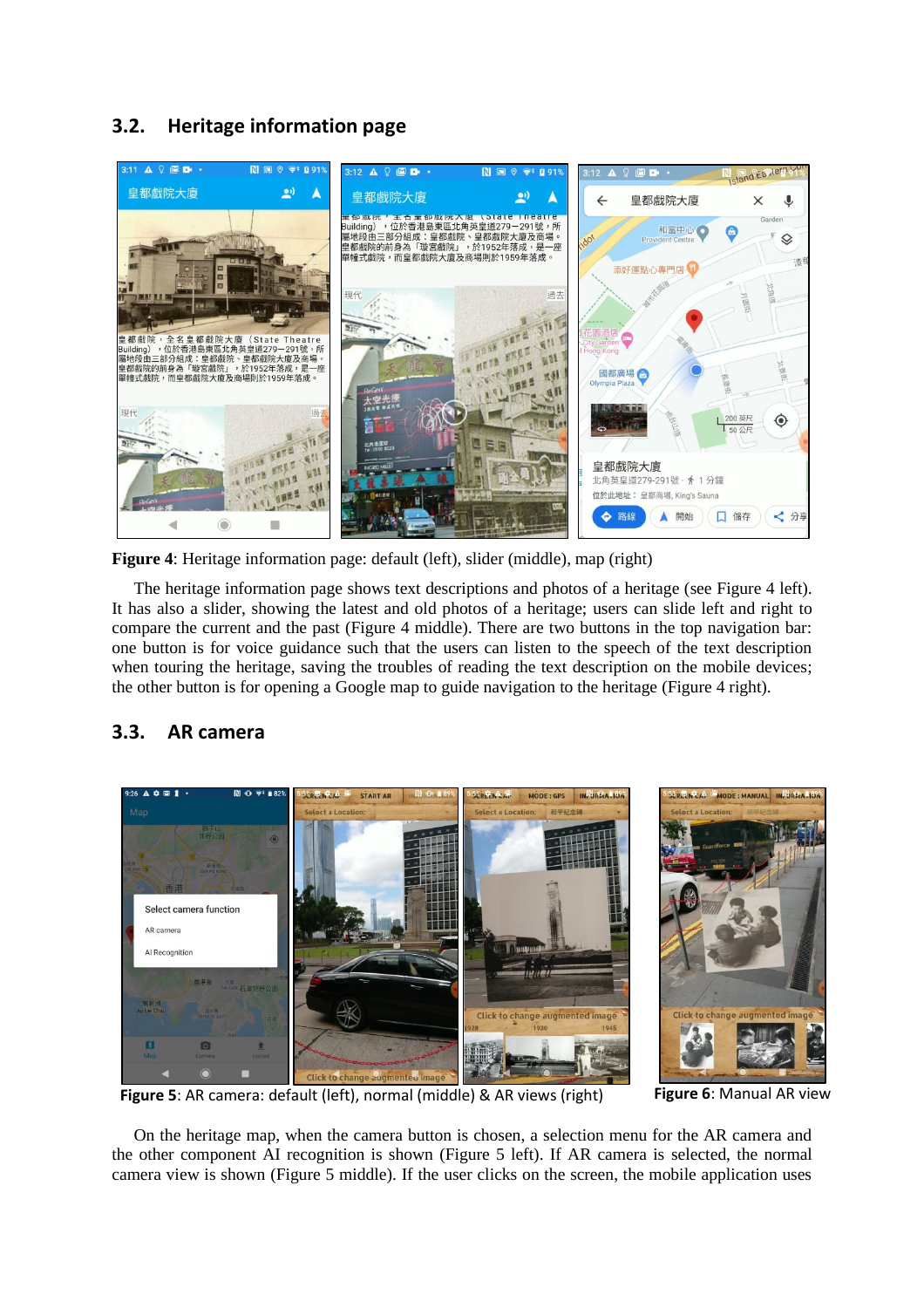the GPS location of the mobile device to determine the nearby heritage, and the users can select a heritage and its historic photos at different times such that the photo can augment suitably the normal view (Figure 5 right). The AR camera has also a manual mode for users to augment the camera view using photos of old lifestyles, e.g., children on street (Figure 6). The AR camera provides a fun way to recur the past on the existing camera view.

## **3.4. AI recognition**



**Figure 7**: AI recognition: recognition result (left), relevant historic photos (right)

The AI recognition function can be started from the selection menu previously introduced (Figure 5 left). To understand the culture of the tradition, a user can capture images of objects in some categories using the camera of the mobile device, e.g., restaurants and public transport, such that relevant historic photos in the corresponding category will be shown for the users to learn and compare the current and past. This function uses the cloud services [25] provided by the machine learning [26] platform IBM Watson, and more precisely, it uses the IBM Watson Image Recognition service to classify a camera image captured by the user into predefined categories.

### **4. Preliminary evaluation**

**Participants and setting.** We invited 45 Hong Kong residents to participate in a preliminary evaluation. Due to the COVID-19 pandemic, a screen recording video demonstrating the functionality of our mobile application and a questionnaire were provided to the participants.

**Result.** The survey used a 5-point Likert scale (1: disagree, 2: partially disagree, 3: neutral, 4: partially agree, 5: agree). [Table 1](#page-4-0) shows the results of the survey.

#### <span id="page-4-0"></span>**Table 1**

Survey results on our mobile application (where the percentages are rounded to 1 decimal place)

| <b>Item</b>                                                                                         |      |         | 3        | 4     | 5     |
|-----------------------------------------------------------------------------------------------------|------|---------|----------|-------|-------|
| (1) The AR camera brings the old life-style back<br>back to the real life.                          | 0.0% | 6.7%    | 17.8%    | 68.9% | 6.7%  |
| (2) Our mobile application can motivate learners<br>to learn the cultural values of local heritage. | 0.0% | 4.4%    | 22.2%    | 57.8% | 15.6% |
| (3) It is fun to use our mobile application.                                                        | 0.0% | $0.0\%$ | 20.0%    | 60.0% | 20.0% |
| (4) Our mobile application is an effective way to<br>absorb new knowledge on heritage.              | 0.0% | 2.2%    | $22.2\%$ | 62.2% | 13.3% |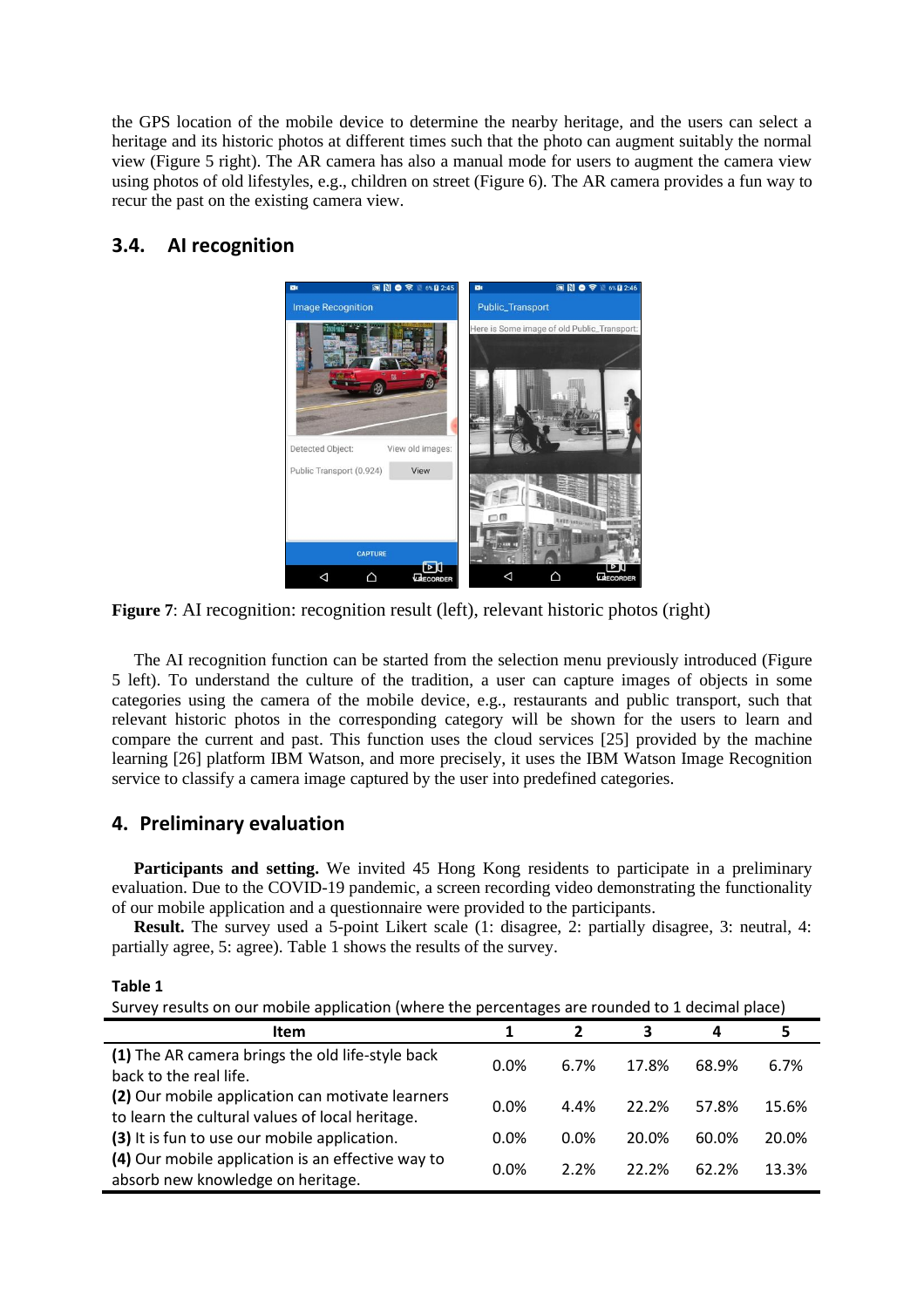### **5. Discussion and conclusion**

In the preliminary evaluation, [Table 1](#page-4-0) shows that the majority of the participants agreed that the AR camera is an effective tool to recur the old lifestyle to reality. The majority of the participants also agreed that our mobile application provides a fun and motivating way for learners to learn the cultural values of local heritage. The majority of them also can gain new knowledge about the heritage through this application. Thus, our mobile application can serve as a fun way to learn history in Hong Kong and is a useful tool for heritage conservation education.

This paper presented the design of a mobile application for heritage conservation education in Hong Kong. We hope that it can provide insights for other researchers and practitioners on heritage conservation on how the mobile application and augmented reality can be used to increase the local communities' awareness and appreciation of the value of the heritage so as to achieve sustainable conservation.

### **6. References**

- [1] M. E. Embaby, Heritage conservation and architectural education: "An educational methodology for design studios", HBRC Journal 10.3 (2014) 339-350.
- [2] N. Azman, S. A. Halim, I. Komoo, Integrated public education for heritage conservation: A case for Langkawi Global Geopark, in: G. Ainsworth, S. Garnett (Eds.), Dalam RIMBA: Sustainable Forest Livelihoods in Malaysia and Australia, 2009, pp. 151-156.
- [3] N. Azman, S. A. Halim, O. P. Liu, S. Saidin, I. Komoo, Public education in heritage conservation for geopark community, Procedia-Social and Behavioral Sciences 7 (2010) 504-511.
- [4] Ahmed, E., Chatzimisios, P., Gupta, B. B., Jararweh, Y., & Song, H. (2018). Recent advances in fog and mobile edge computing. Transactions on Emerging Telecommunications Technologies, 29(4), e3307.
- [5] T. L. D. Lu, Heritage conservation in post-colonial Hong Kong, International Journal of Heritage Studies 15.2-3 (2009) 258-272.
- [6] M. Kaur, B. Gupta (2021) Metaverse Technology and the Current Market, Insights2Techinfo, pp.1
- [7] H. K. Wu, S. W. Y. Lee, H. Y. Chang, J. C. Liang, Current status, opportunities and challenges of augmented reality in education, Computers & Education 62 (2013) 41-49.
- [8] S. Pochtoviuk, T, Vakaliuk, A. Pikilnyak, Possibilities of application of augmented reality in different branches of education, SSRN (2020). URL: https://ssrn.com/abstract=3719845. doi:10.2139/ssrn.3719845.
- [9] S. C. Ng, L. K. Lee, A. K. F. Lui, K. F. Wong, W. Y. Chan, H. H. Tam, Using immersive reality in training nursing students, International Journal of Innovation and Learning 27.3 (2020) 324- 343.
- [10] Mavneet Kaur, B. Gupta(2021) Metaverse Technologies and their Applications, Insights2Techinfo, pp.1
- [11] L. K. Lee, C. P. Chau, K. N. Tsoi, N. L. Yang, N. I. Wu, A mobile game for learning English vocabulary with augmented reality block builder, in: S. Cheung, J. Jiao, L. K. Lee, X. Zhang, K. Li, Z. Zhan (Eds), Technology in Education: Pedagogical Innovations. ICTE 2019, volume 1048 of Communications in Computer and Information Science, Springer, Singapore, 2019, pp. 116- 128, doi: 10.1007/978-981-13-9895-7\_11.
- [12] L. K. Lee, C. H. Chau, C. H. Chau, and C. T. Ng, Using augmented reality to teach kindergarten students English vocabulary, in Proceedings of 2017 International Symposium on Educational Technology, ISET 2017, IEEE, 2017, pp. 53-57. doi:10.1109/ISET.2017.20.
- [13] L. K. Lee, C. H. Chau, C. H. Chau, C. T. Ng, J. H. Hu, C. Y. Wong, L. C. Yu, N. I. Wu, Improving the experience of teaching and learning kindergarten-level English vocabulary using augmented reality, International Journal of Innovation and Learning 25.2 (2019) 110-125.
- [14] L. Kerawalla, R. Luckin, S. Seljeflot, A. Woolard, "Making it real": Exploring the potential of augmented reality for teaching primary school science, Virtual Reality 10. 3 (2006) 163-174.